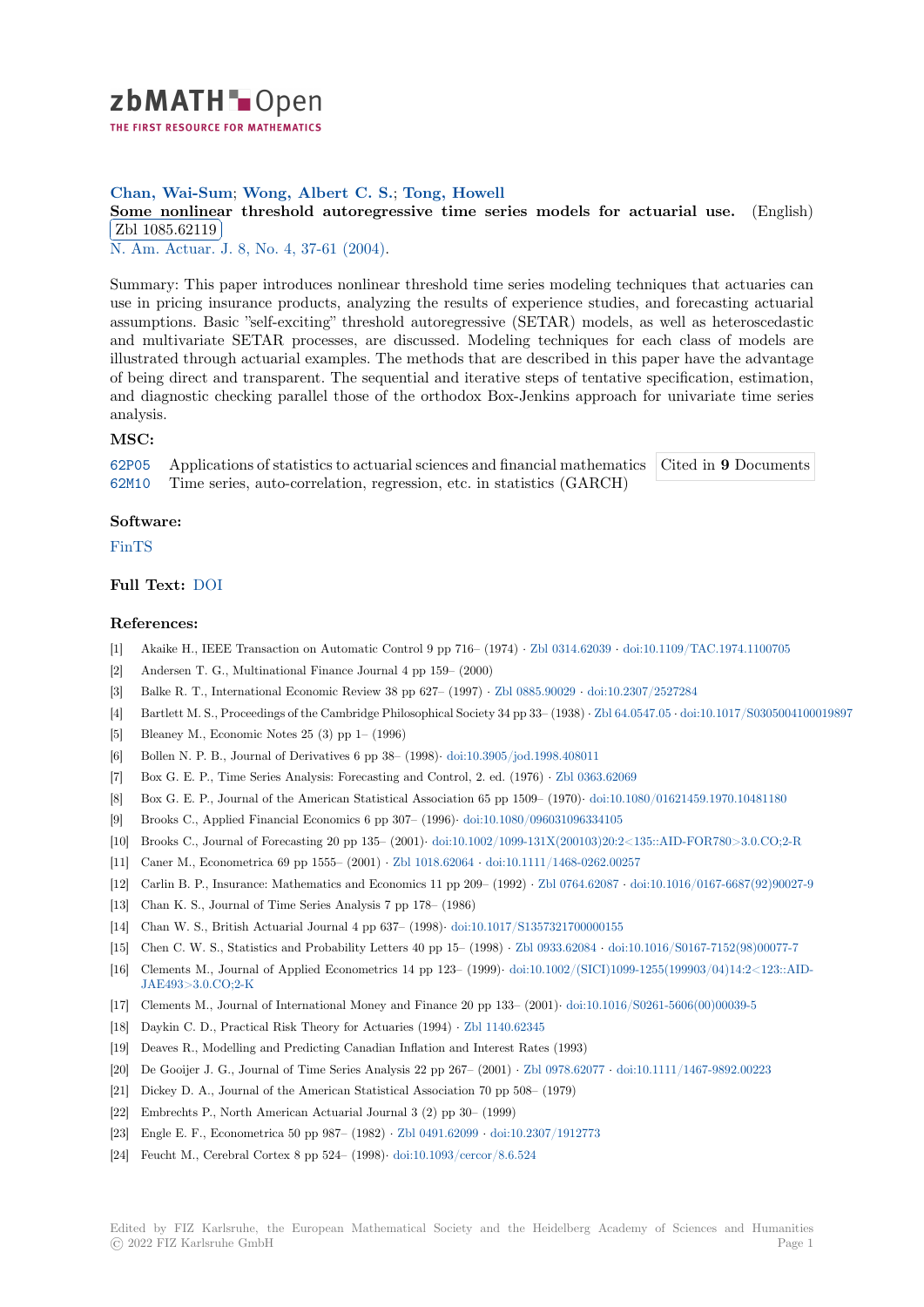- [25] Fornari F., Applied Financial Economics 7 pp 203– (1997)*·* doi:10.1080/096031097333772
- [26] Foster R. S., A Stochastic Evaluation of the Short-Range Economic Assumptions in the 1994 OASDI Trustees Report (1994)
- [27] Franses P. H., Modeling Asymmetric Persistence over the Business Cycle (1998)
- [28] Franses P. H., Nonlinear Time Series Models in Empirical Finance (2000)*·* doi:10.1017/CBO9780511754067
- [29] Frees E., North American Actuarial Journal 1 (4) pp 49– ([1997\)](https://dx.doi.org/10.1080/096031097333772)
- [30] Granger C. W. J., Modelling Nonlinear Economic Relationships (1993) *·* Zbl 0893.90030
- [31] Hamilton J. D., Econometrica 57 pp 357– (1989) *·* Zbl 0685.62092 *·* doi:10.2307/1912559
- [32] Hansen B., Econometrica 64 pp 413– (1996) *·* Zbl 0862.62090 *·* doi:10.2307[/2171789](https://dx.doi.org/10.1017/CBO9780511754067)
- [33] Hansen B., Journal of Economic Surveys 13 pp 551– (1999)*·* doi:10.1111/1467-6419.00098
- [34] Hansen B., Econometrica 68 pp 575– (2000) *·* Zbl 1056.62528 *·* doi:1[0.11](https://dx.doi.org/10.2307/1912559)[11/1468-0262.00](https://zbmath.org/0893.90030)124
- [35] Hardy M. R., North American Actuarial Journal5 [\(2\) pp 41– \(200](https://zbmath.org/0685.62092)1)
- [36] Harris G. R., Proceedings of the 7th Internati[onal AFIR Collo](https://zbmath.org/0862.62090)[quium 1 pp 421– \(199](https://dx.doi.org/10.2307/2171789)7)
- [37] Hickman J. C., North American Actuarial Journal 1 (3) pp [1– \(1997\)](https://dx.doi.org/10.1111/1467-6419.00098)
- [38] Hsieh D. A., Journal of Finance 46 pp 1839– (1991)*·* [doi:10.11](https://zbmath.org/1056.62528)1[1/j.1540-6261.1991.tb04646.x](https://dx.doi.org/10.1111/1468-0262.00124)
- [39] Hull J. C., Options, Futures, & Other Derivatives, 4. ed. (2000) *·* Zbl 1087.91025
- [40] International Monetary Fund, International Financial Statistics (2001)
- [41] Kapetanios G., Economics Letters 69 pp 267– (2000) *·* Zbl 0954.91044 *·* doi:10.1016/S0165-1765(00)00314-1
- [42] Kemp M. H. D., British Actuarial Journal 3 pp 51– (1997)*·* [doi:10.1017/S1357321700005316](https://dx.doi.org/10.1111/j.1540-6261.1991.tb04646.x)
- [43] Kemp M. H. D., British Actuarial Journal 6 pp 621– (2000)*·* doi:[10.1017/S135732](https://zbmath.org/1087.91025)1700001902
- [44] Keynes J. M., The General Theory of Employment, Interest and Money (1936)
- [45] Lai S. W., Journal of Risk and Insurance 62 pp 535– (1995)*·* [doi:10.23](https://zbmath.org/0954.91044)0[7/253822](https://dx.doi.org/10.1016/S0165-1765(00)00314-1)
- [46] Law K. M., Transactions of the Society of Actuaries 47 pp [261– \(1995\)](https://dx.doi.org/10.1017/S1357321700005316)
- [47] Lewis P. A. W., Journal of the American Statistical Associat[ion 92 pp 881– \(1997\)](https://dx.doi.org/10.1017/S1357321700001902)*·* doi:10.1080/01621459.1997.10474043
- [48] Li C. W., Journal of Applied Econometrics 11 pp 253– (1996)*·* [doi:10.1002/\(SICI\)10](https://dx.doi.org/10.2307/253822)99-1255(199605)11:3<253::AID-JAE393>3.0.CO;2- 8
- [49] Li W. K., Diagnostic Checks in Time Series (2004) *·* Zbl 1053.62100
- [50] Longin F. M., Journal of Banking and Finance 24 pp 1097– (2000)*·* doi:10.1016/S03[78-4266\(99\)00077-1](https://dx.doi.org/10.1080/01621459.1997.10474043)
- [51] Lucas A., Journal of Business and Economic Statistics 18 p[p 31– \(2000\)](https://dx.doi.org/10.1002/(SICI)1099-1255(199605)11:3<253::AID-JAE393>3.0.CO;2-8)
- [52] [M](https://dx.doi.org/10.1002/(SICI)1099-1255(199605)11:3<253::AID-JAE393>3.0.CO;2-8)ak T. K., Computational Statistics and Data A[nalysis 24 \(2\)](https://zbmath.org/1053.62100) pp 169– (1997) *·* Zbl 0900.62467 *·* doi:10.1016/S0167- 9473(96)00060-6
- [53] Mange J. I., North American Actuarial Journal 4 (2) pp 88– (2000)
- [54] Mckenzie M. D., Applied Financial Economics 7 pp 147– (1997)*·* doi:10.1080/096031097333718
- [55] Metz M., Transactions of the 3rd AFIR International Colloquium 1 pp 789– (1993)
- [56] [Montgomery A.,](https://dx.doi.org/10.1016/S0167-9473(96)00060-6) Journal of the American Statistical Association 93 pp 478– (1998)*·* doi:10.1080/01621459.1998.10473696
- [57] Neftci S. N., Journal of Political Economy 92 (2) pp 307– (1984)· doi:10.1086/261226
- [58] Panjer H. H., North American Actuarial Journal 3 (2) pp 9– (19[99\)](https://dx.doi.org/10.1080/096031097333718)
- [59] Petruccelli J. D., Biometrika 73 pp 687– (1986) *·* Zbl 0612.62124 *·* doi:10.1093/biom[et/73.3.687](https://dx.doi.org/10.1080/01621459.1998.10473696)
- [60] Potter S., Macroeconometrics: Developments, Tensions and Prospects pp 517– (1995)
- [61] Rosenberg M. A., North American Actuarial Journal 3 (2) pp 130 [\(1999\)](https://dx.doi.org/10.1086/261226)
- [62] Sherris M., British Actuarial Journal 5 pp 237– (1999)*·* doi:10.1017/S135732170000043X
- [63] Spahr R. W., Quarterly Review of Economics an[d Finance 38 pp](https://zbmath.org/0612.62124) 579– (1998)*·* [doi:10.1016/S106](https://dx.doi.org/10.1093/biomet/73.3.687)2-9769(99)80091-X
- [64] Terävirta T., Journal of the American Statistical Association 89 pp 208– (1994)
- [65] Thomson R. J., British Actuarial Journal 2 pp 765– (1996)*·* doi:10.1017/S135732170000355X
- [66] Tiao G. C., Journal of the American Statistical Associa[tion 76 pp 802– \(1981\)](https://dx.doi.org/10.1017/S135732170000043X)
- [67] Timm N. H., Univariate and Multivariate General Linear Models: Theory and [Applications Using SAS Software \(1](https://dx.doi.org/10.1016/S1062-9769(99)80091-X)997)
- [68] Tong H., Pattern Recognition and Signal Processing (1978)
- [69] Tong H., Threshold Models in Non-linear Time Series Analysis (1983) *·* [Zbl 0527.62083](https://dx.doi.org/10.1017/S135732170000355X) *·* doi:10.1007/978-1-4684-7888-4
- [70] Tong H., Non-linear Time Series: A Dynamical System Approach (1990) *·* Zbl 0716.62085
- [71] Tong H., Scandinavian Journal of Statistics 22 pp 399– (1995)
- [72] Tong H., Journal of the Royal Statistical Society, Series B 42 pp 245– ([1980\)](https://zbmath.org/0527.62083)
- [73] Tong H., Statistician 37 pp 101– (1988)*·* doi:10.2307/2348685